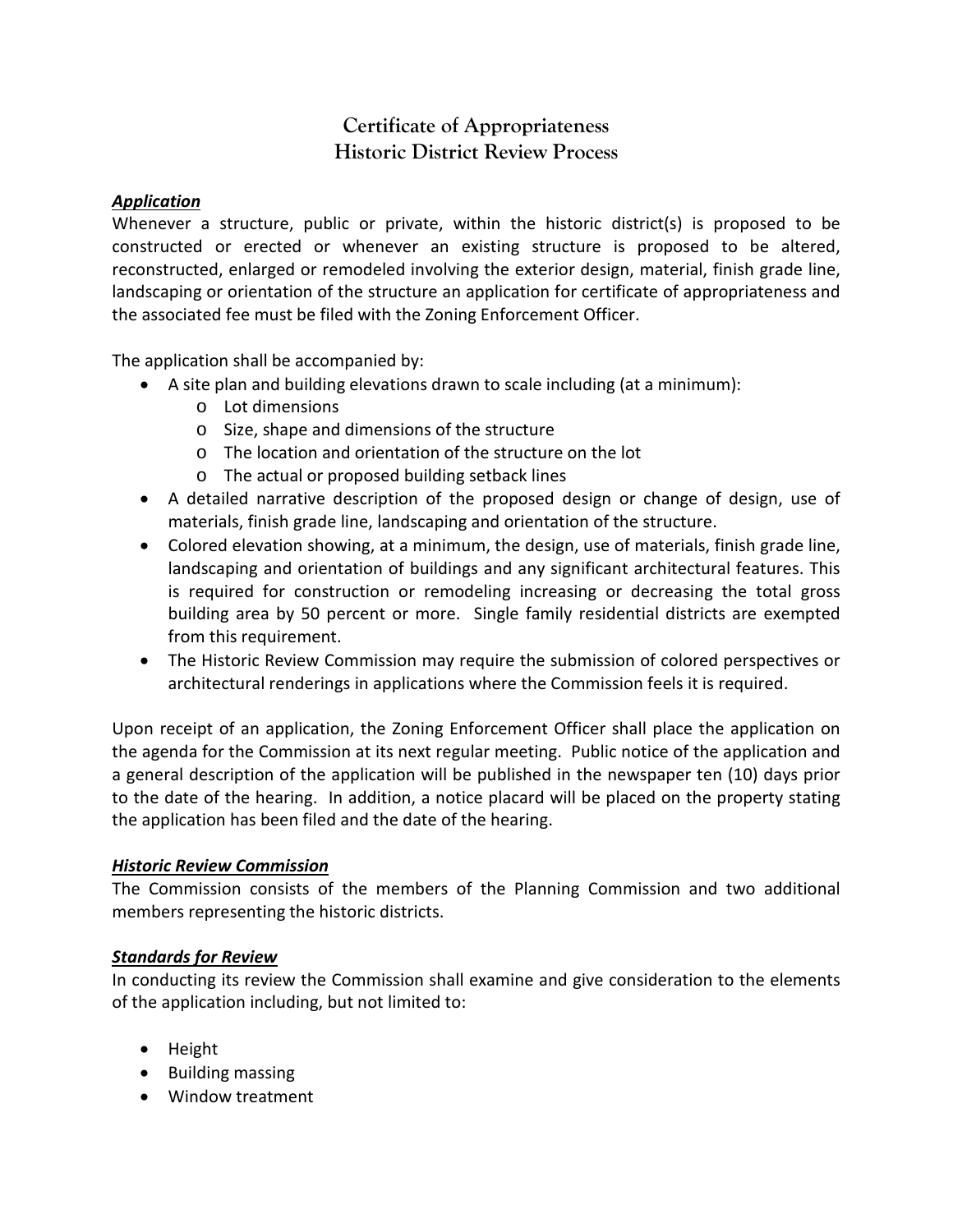- Exterior detail and relationships
- Roof shape
- Materials
- Compatibility of design and materials
- Landscape design and plant materials
- Pedestrian environment
- Signage

The Commission may request such additional information, sketches and data as it shall reasonably require. It may call upon experts and specialists for testimony and opinion. It may recommend changes in the plans that it considers desirable and may accept a voluntary amendment to the application to reflect such changes.

## *Determination*

When the review is concluded, the Commission will determine whether the application shall be approved.

If approved, the Commission will return the application to the Zoning Enforcement Officer with the instruction the certificate be issued, provided all other requirements for a zoning permit are met. The certificate will be valid for one year from the date of approval or such extension as may be granted by the Commission.

If disapproved, the Commission will return the application to the applicant with a notice that the certificate shall not be issued.

In the case of denial, the Commission shall attempt to work out an alternate plan with the owner. If the Commission and the owner are unable to work out an alternate plan or if the owner does not wish to take that action, the owner may make an appeal to the Board of Zoning Appeals.

### *Demolition*

Whenever a structure is proposed to be demolished, an application for certificate of appropriateness shall be filed. The Commission shall limit its inquiry to the proposal for grading, landscaping and other design treatment of the property once the structure has been removed. Nothing in the chapter shall prevent the demolition of a structure whether public or private.

### *Repair or Maintenance Exception*

Nothing in the chapter shall be construed to prevent any ordinary repair or maintenance of an exterior architectural feature or any ordinary planting or landscaping now in the district(s).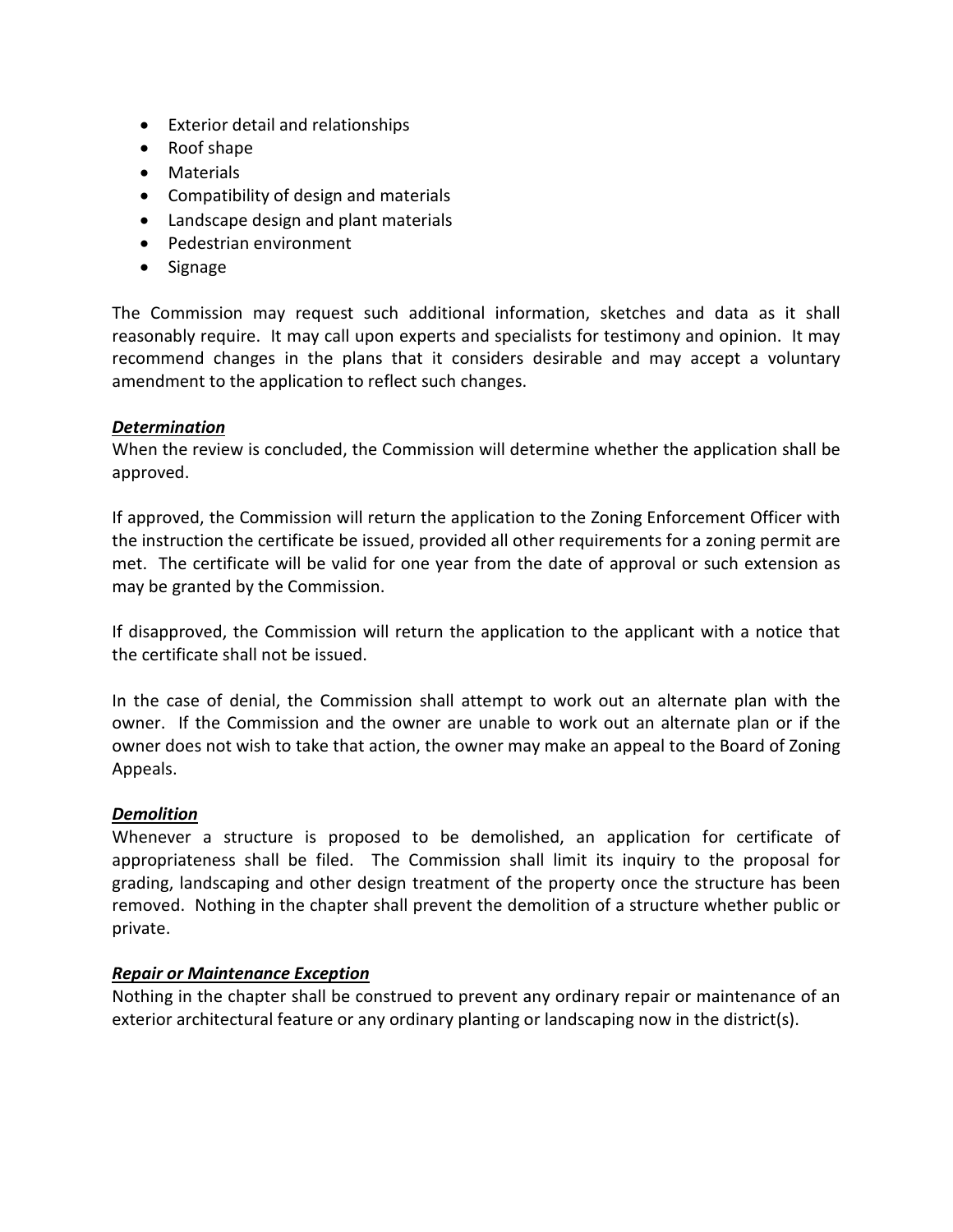

**City of Mount Vernon, Ohio Historic Review Commission**

Application for Certificate of Appropriateness

| Applicant:                                                                                                                                                                                                                           |  |  |
|--------------------------------------------------------------------------------------------------------------------------------------------------------------------------------------------------------------------------------------|--|--|
| Name: <u>example and a series of the series of the series of the series of the series of the series of the series of the series of the series of the series of the series of the series of the series of the series of the serie</u> |  |  |
| Address: <u>Address:</u> Address: Address: Address: Address: Address: Address: Address: Address: Address: Address: Address: Address: Address: Address: Address: Address: Address: Address: Address: Address: Address: Address: Addr  |  |  |
|                                                                                                                                                                                                                                      |  |  |
| Site Information:                                                                                                                                                                                                                    |  |  |
| Address: Note that the contract of the contract of the contract of the contract of the contract of the contract of the contract of the contract of the contract of the contract of the contract of the contract of the contrac       |  |  |
|                                                                                                                                                                                                                                      |  |  |
|                                                                                                                                                                                                                                      |  |  |
|                                                                                                                                                                                                                                      |  |  |
|                                                                                                                                                                                                                                      |  |  |
|                                                                                                                                                                                                                                      |  |  |
|                                                                                                                                                                                                                                      |  |  |
|                                                                                                                                                                                                                                      |  |  |
|                                                                                                                                                                                                                                      |  |  |
|                                                                                                                                                                                                                                      |  |  |
|                                                                                                                                                                                                                                      |  |  |
|                                                                                                                                                                                                                                      |  |  |

**Site plans, building elevations, renderings, and any other drawings, as well as the detailed narrative statements must be attached to this application.** 

A deposit of \$50.00 is required to be submitted at the time of filing. Applicant will be billed for any costs which exceed the deposit.

Applicant hereby certifies that the information submitted on this application and on any sketches, drawings or other documents required to be submitted with the application are true and exact.

Signature of Applicant Date Date Date Date

**FOR OFFICIAL USE ONLY**

Case No.: \_\_\_\_\_\_\_\_\_\_\_\_\_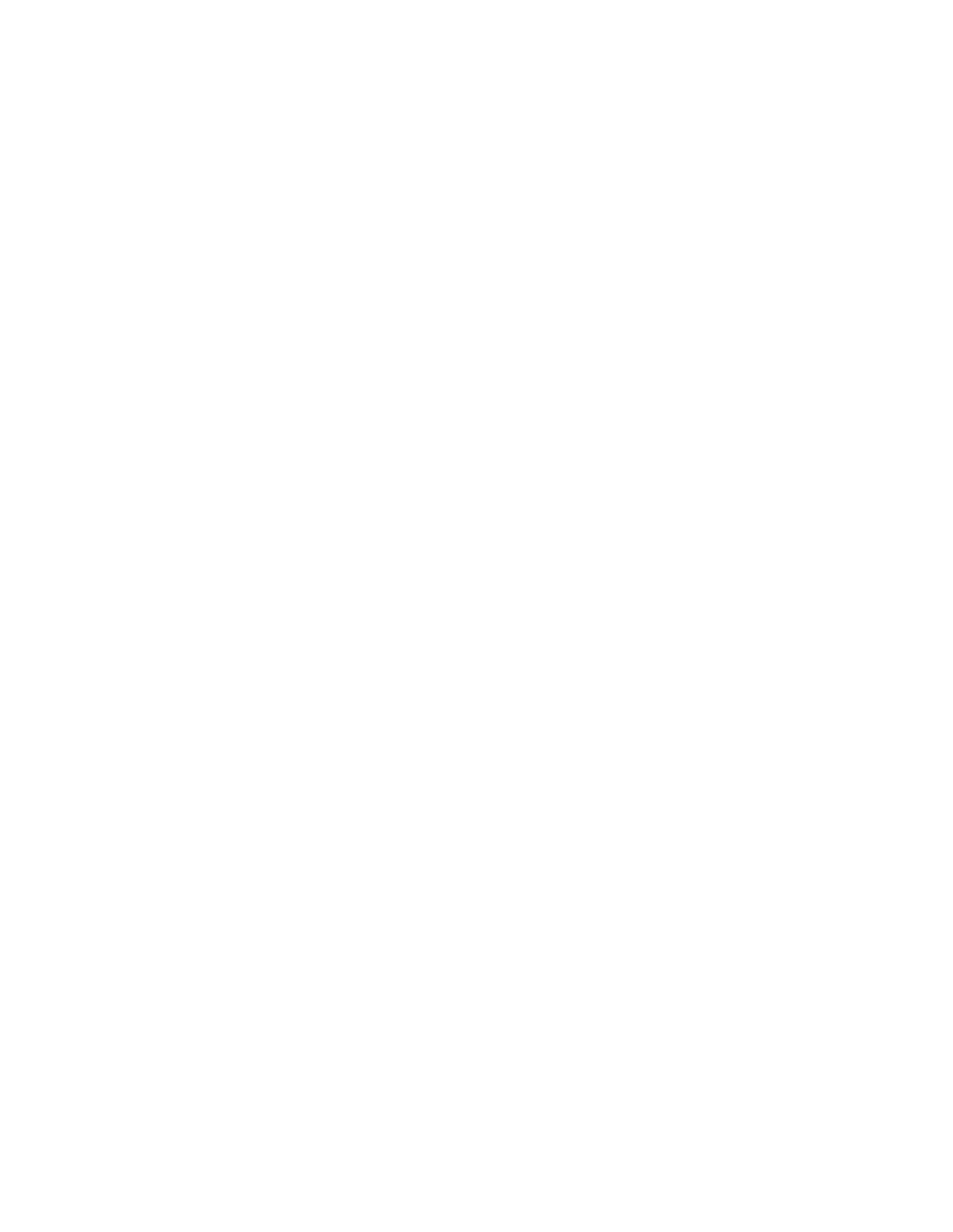#### **CHAPTER 1172 Historical District**

| 1172.01<br>1172.02<br>1172.03<br>1172.04<br>1172.05 | Purpose.<br><b>District Overlay Boundaries.</b><br>Application and notice.<br><b>Historical Review Commission.</b><br><b>Standards for review;</b> | 1172.07<br>1172.08 | 1172.06 Preservation of property upon<br>demolition of a structure.<br>Repair or maintenance<br>exception.<br>Appeal from decision of |
|-----------------------------------------------------|----------------------------------------------------------------------------------------------------------------------------------------------------|--------------------|---------------------------------------------------------------------------------------------------------------------------------------|
|                                                     | certificate of appropriateness.                                                                                                                    |                    | <b>Historical Review Commission.</b>                                                                                                  |

#### **CROSS REFERENCES**

Supplemental District regulations - see P. & Z. Ch. 1173 Off-street parking and loading - see P. & Z. Ch. 1174 Signs - see P. & Z. Ch. 1175 Fences and hedges - see P. & Z. Ch. 1178

#### 1172.01 PURPOSE.

The purpose of this District is to maintain a high character of community development. to protect and preserve property, to promote the stability of property values and to protect real estate from impairment or destruction of value for the general community welfare by regulating the exterior historical characteristics of structures throughout the hereinafter defined Historical District. It is the further purpose of this chapter to recognize and preserve the distinctive historical and architectural character of this community which has been greatly influenced by the architecture of an earlier period in this community's history. These purposes will be served by the regulation of exterior design, use of materials, the finish grade line, landscaping and orientation of all structures hereinafter altered, constructed, reconstructed, erected, enlarged or remodeled in the hereinafter defined Historical District.  $(Ord. 2005-34.$  Passed 12-12-05.)

#### 1172.02 DISTRICT OVERLAY BOUNDARIES.

There is hereby established an Historical District which shall include all lots and land within the following described areas and as described in the National Register:

- $(a)$ East Gambier Street District: Encompassing the addresses from 100 to 519 East **Gambier Street**
- East High Street District: Roughly bounded by East Chestnut Street, South (b) Catherine Street, East Vine Street, and South Gay Street.
- $(c)$ North Main/North Gay Streets District: Roughly bounded by Curtis Street, North Gay Street, Public Square, and North Main Street.  $(Ord. 2005-34.$  Passed  $12-12-05.)$

 $\ddot{\phantom{a}}$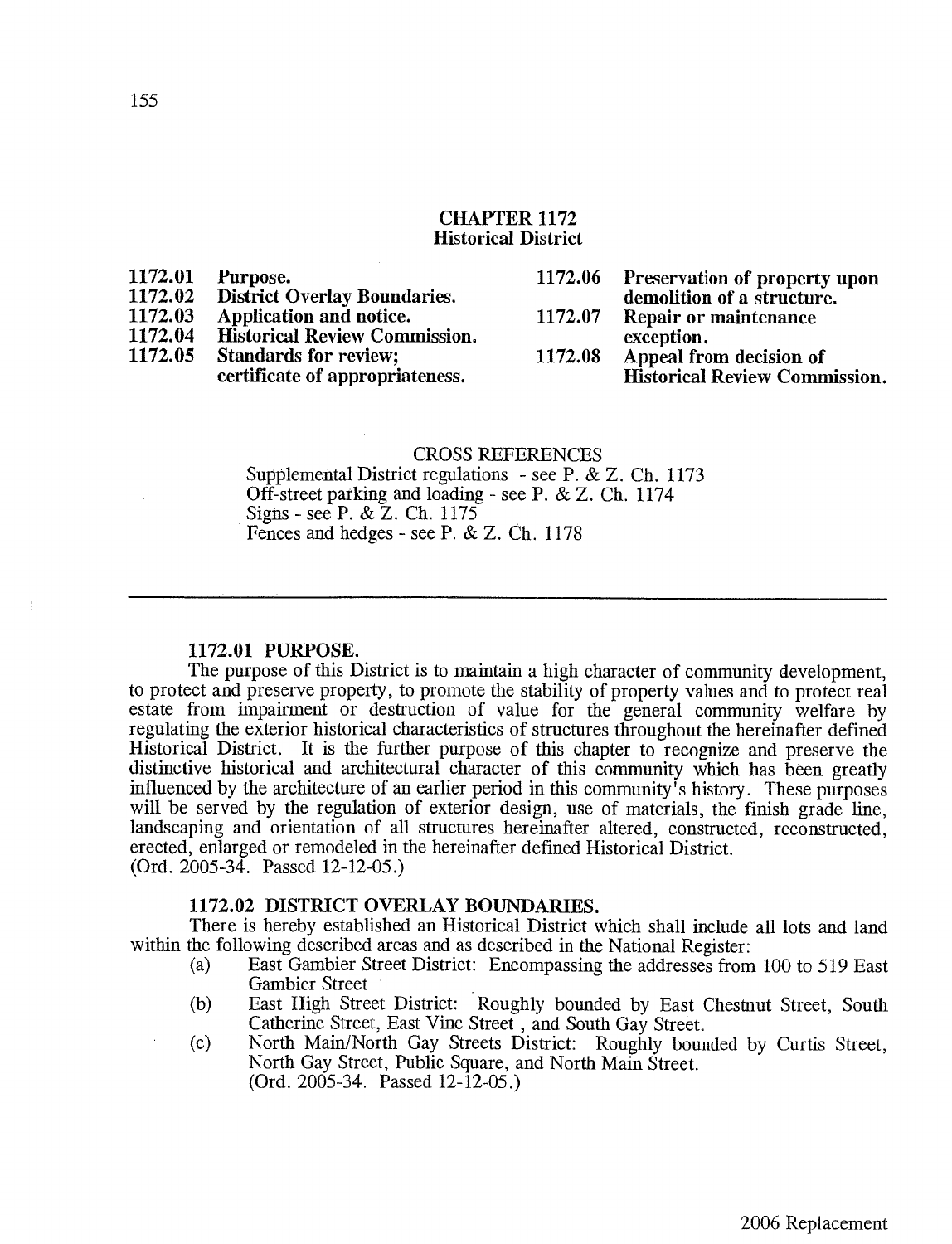#### 1172.03 APPLICATION AND NOTICE.

Whenever a structure, as defined by this Zoning Ordinance, whether public or  $(a)$ private, within the above described district is proposed to be constructed or erected and whenever an existing structure is proposed to be altered, reconstructed, enlarged or remodeled, if such alteration, reconstruction, enlargement or remodeling involves the exterior design, material, finish grade line, landscaping or orientation of the structure, an application for a certificate of appropriateness shall be filed with the Zoning Enforcement Officer or his designee together with a fee as established under Section 1153.14.

The application shall be accompanied by a site plan and building elevations (b) drawing to scale indicating at a minimum, the lot dimensions, size, shape and dimensions of the structure, the location and orientation of the structure on the lot and the actual or proposed building setback lines. In addition, the application shall be accompanied by a detailed narrative description of the proposed design or change of design, use of materials, finish grade line, landscaping and orientation of the structure. Except in single-family residential zoning districts, applications for structures to be constructed or remodeled, which remodeling would increase or decrease the total gross building area by fifty percent  $(50\%)$  or more, shall be accompanied by appropriate, relevant colored elevations showing at a minimum, the design, use of materials, finish grade line, landscaping and orientation of buildings and any significant architectural features. In addition, the Historical Review Commission may require the submission of colored perspectives or architectural renderings in applications where the Commission feels it is required.

 $(c)$ Upon receipt of an application for a certificate of appropriateness, which is accompanied by the material required by the provisions of subsection (b) hereof, the Zoning Enforcement Officer or his designee shall place the application on the agenda for the Commission at its next regular meeting following ten days from the date the application is filed. The Zoning Enforcement Officer or his designee shall further cause to be published in a newspaper of general circulation in the City, a public notice of the scheduled hearing the application together with a general description of the nature of the application. The applicant shall be notified by mail of the date of the hearing.

In addition, there shall be a notice placard posted on the subject property stating that an application has been filed and the date of the hearing.  $(Ord. 2005-34.$  Passed 12-12-05.)

#### 1172.04 HISTORICAL REVIEW COMMISSION.

The Historical Review Commission shall consist of the members of the Planning Commission plus two additional members appointed annually by the Mayor and confirmed by Council. These two additional members shall represent the Historical Districts and at least one of them shall be a resident freeholder from within the Districts. An attempt shall be made to appoint such additional members from fields or professions related to historic preservation. architecture, building inspection, City planning, or similar directly related fields. (Ord. 2005-34. Passed 12-12-05.)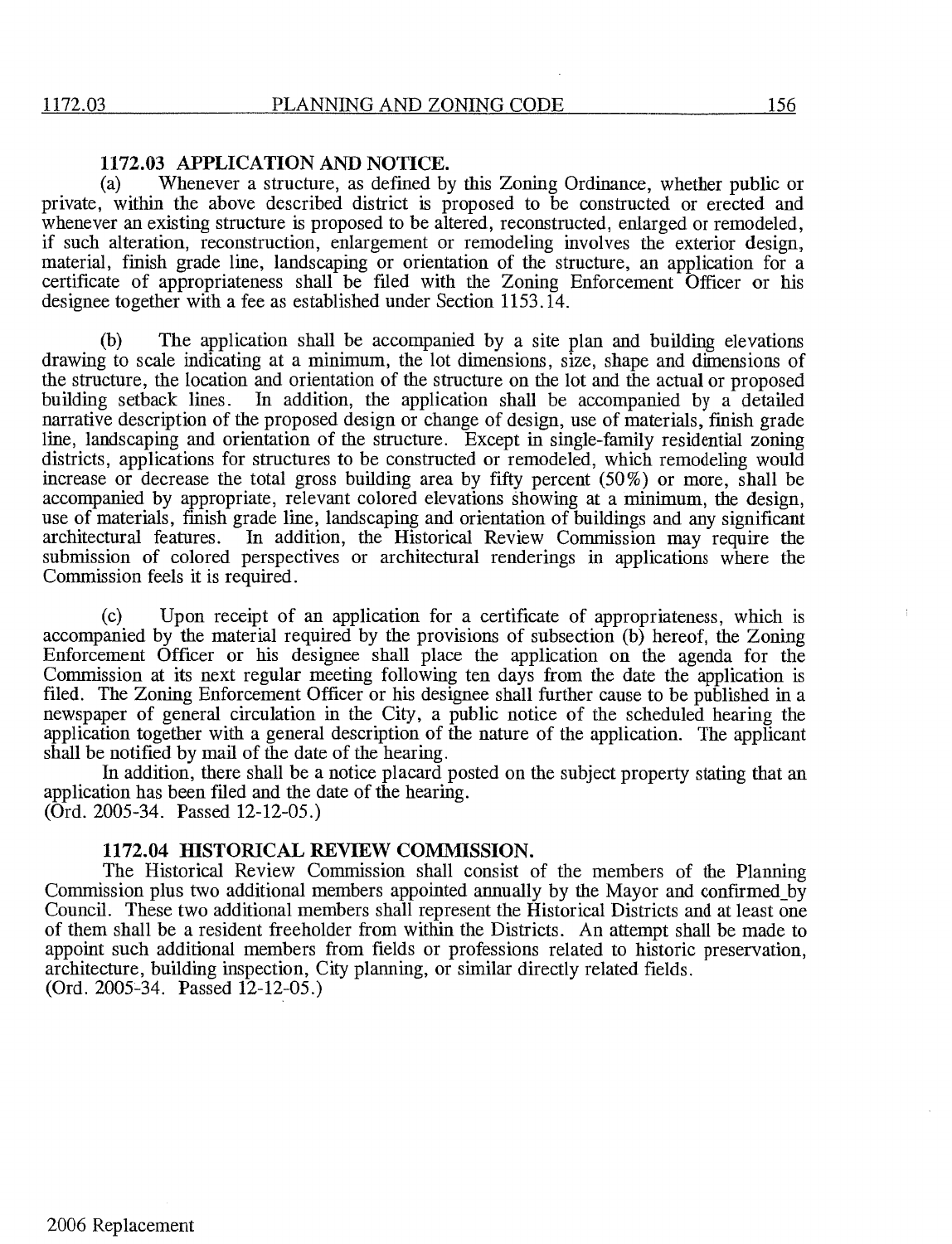#### 1172.05 STANDARDS FOR REVIEW; CERTIFICATE OF APPROPRIATENESS.

The Historical Review Commission in deciding whether to issue a certificate of  $(a)$ appropriateness, shall determine that the application under consideration promotes, preserves and enhances the distinctive historical character of the community and would not be at variance with existing structures within that portion of the district in which the structure is or is proposed to be located as to be detrimental to the interests of the Districts as set forth in Section 1172.01. In conducting its review, the Commission shall make examination of and give consideration to the elements of the application including, but not necessarily limited to:

- Height.  $(1)$
- $(2)$ Building massing, which shall include the relationship of the building width to its height and depth, and its relationship to the viewer's and pedestrian's visual perspective.
- $(3)$ Window treatment, which shall include the size, shape and materials of the individual window units and the overall harmonious relationship of window openings.
- Exterior detail and relationships, which shall include all projecting and  $(4)$ receding elements of the exterior, including but not limited to, porches and overhangs and the horizontal or vertical expression which is conveyed by these elements.
- $(5)$ Roof shape, which shall include type, form and materials.
- $(6)$ Materials, texture and color, which shall include a consideration of material compatibility among various elements of the structure.
- Compatibility of design and materials, which shall include the  $(7)$ appropriateness of the use of exterior design details.
- $(8)$ Landscape design and plant materials, which shall include, in addition to the requirements of this Zoning Code, lighting and the use of landscape details to highlight architectural features or screen or soften undesirable views.
- $(9)$ Pedestrian environment, which shall include the provision of features which enhance pedestrian movement and environment and which relate to the pedestrian's visual perspective.
- $(10)$ Signage, which shall include, in addition to requirements of Chapter 1175, the appropriateness of signage to the building.

In conducting its inquiry and review, the Commission may request from the  $(b)$ applicant such additional information, sketches and data as it shall reasonably require. It may call upon experts and specialists for testimony and opinion regarding the matters under It may recommend to the applicant changes in the plans that it considers examination. desirable and may accept a voluntary amendment to the application to include or reflect such The Commission shall keep a record of its proceedings and shall append to the changes. application copies of information, sketches and data needed to clearly describe any amendment to it.